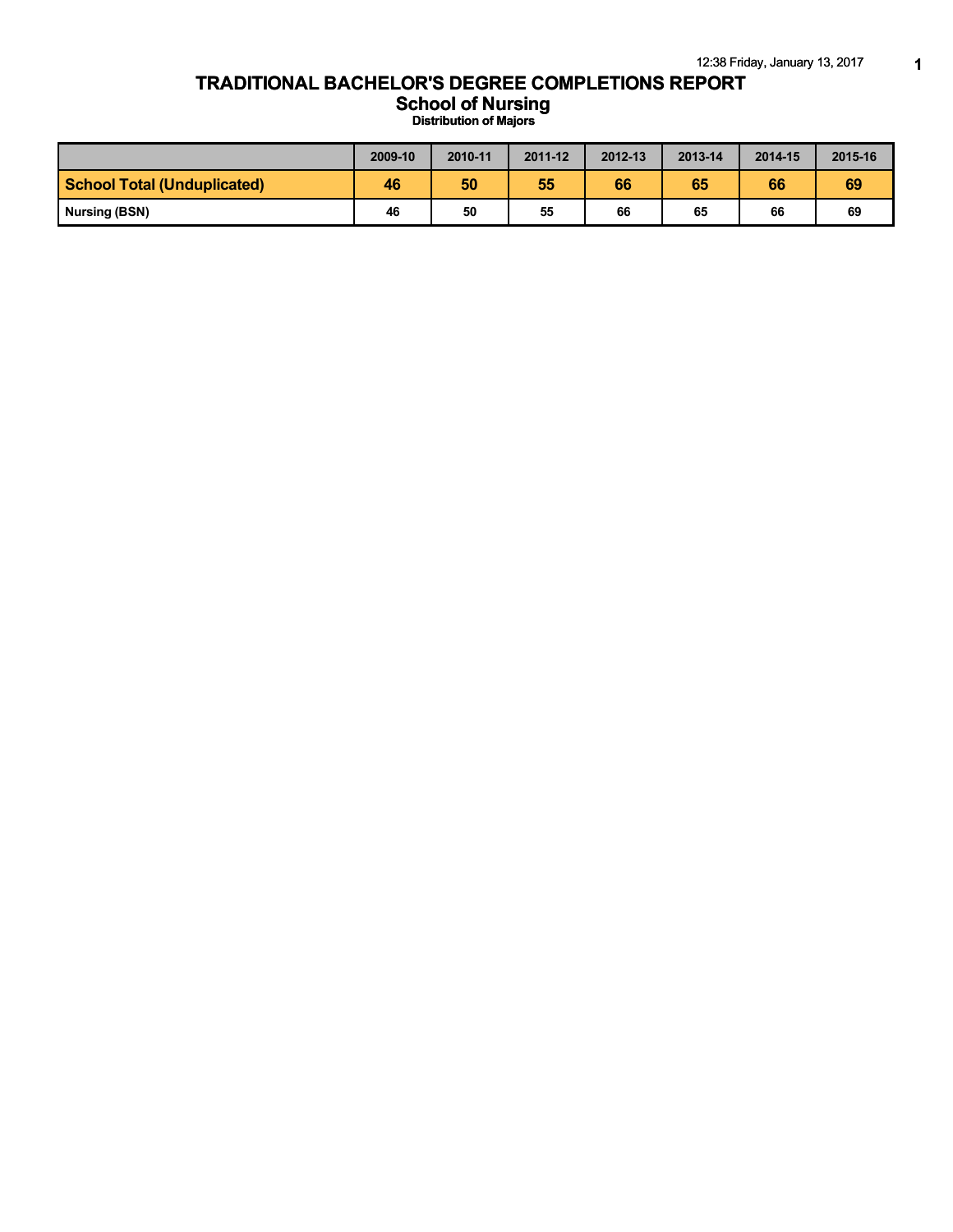## **TRADITIONAL BACHELOR'S DEGREE COMPLETIONS REPORT**

**School of Nursing**

**Demographics**

| <b>Nursing (BSN)</b>                  |                      |                            |                  |                                    |                         |                          |                          |                                                         |                          |                |
|---------------------------------------|----------------------|----------------------------|------------------|------------------------------------|-------------------------|--------------------------|--------------------------|---------------------------------------------------------|--------------------------|----------------|
|                                       |                      |                            |                  |                                    |                         |                          |                          | 2009-10 2010-11 2011-12 2012-13 2013-14 2014-15 2015-16 |                          |                |
| <b>Major Total</b>                    |                      |                            | 46               | 50                                 | 55                      | 66                       | 65                       | 66                                                      | 69                       |                |
| Gender                                |                      | Men                        | <b>Headcount</b> | 3                                  | 5                       | 5                        | 3                        | $\overline{2}$                                          | 5                        | $\overline{c}$ |
|                                       |                      |                            | Percent          | 6.5%                               | 10.0%                   | 9.1%                     | 4.5%                     | 3.1%                                                    | 7.6%                     | 2.9%           |
|                                       |                      | Women                      | Headcount        | 43                                 | 45                      | 50                       | 63                       | 63                                                      | 61                       | 67             |
|                                       |                      |                            | Percent          | 93.5%                              | 90.0%                   | 90.9%                    | 95.5%                    | 96.9%                                                   | 92.4%                    | 97.1%          |
| <b>Race/Ethnicity</b>                 | <b>Non-White</b>     | Hispanic/Latino            | Headcount        | 2                                  | 5                       | $\overline{2}$           | 9                        | 11                                                      | 11                       | $\overline{7}$ |
|                                       |                      |                            | Percent          | 4.3%                               | 10.0%                   | 3.6%                     | 13.6%                    | 16.9%                                                   | 16.7%                    | 10.1%          |
|                                       |                      | African American           | <b>Headcount</b> | $\overline{2}$                     | 3                       | $\overline{2}$           | 1                        | 1                                                       | $\overline{2}$           |                |
|                                       |                      |                            | Percent          | 4.3%                               | 6.0%                    | 3.6%                     | 1.5%                     | 1.5%                                                    | 3.0%                     | --             |
|                                       |                      | <b>Native American</b>     | <b>Headcount</b> | 1                                  | 1                       |                          |                          | $\mathbf{1}$                                            | 1                        |                |
|                                       |                      |                            | Percent          | 2.2%                               | 2.0%                    | $\overline{\phantom{0}}$ | --                       | 1.5%                                                    | 1.5%                     | --             |
|                                       |                      | Hawaiian/Pacific Islander  | <b>Headcount</b> |                                    | $\epsilon$              | $\bullet$                | ٠                        |                                                         |                          | $\bullet$      |
|                                       |                      |                            | Percent          | $\overline{\phantom{a}}$           | --                      | --                       | $\overline{\phantom{a}}$ | --                                                      | --                       | --             |
|                                       |                      | Asian American             | <b>Headcount</b> | 6                                  | $\overline{\mathbf{4}}$ | 6                        | 4                        | $\overline{7}$                                          | 11                       | $\overline{c}$ |
|                                       |                      |                            | Percent          | 13.0%                              | 8.0%                    | 10.9%                    | 6.1%                     | 10.8%                                                   | 16.7%                    | 2.9%           |
|                                       |                      | <b>Multi-Racial</b>        | Headcount        |                                    |                         |                          |                          |                                                         | 2                        | 11             |
|                                       |                      |                            | Percent          | $\hspace{0.05cm} -\hspace{0.05cm}$ | --                      | --                       | --                       | $\overline{\phantom{a}}$                                | 3.0%                     | 15.9%          |
|                                       |                      | <b>Group Total</b>         | <b>Headcount</b> | 11                                 | 13                      | 10                       | 14                       | 20                                                      | 27                       | 20             |
|                                       |                      |                            | Percent          | 23.9%                              | 26.0%                   | 18.2%                    | 21.2%                    | 30.8%                                                   | 40.9%                    | 29.0%          |
|                                       | <b>White/Unknown</b> | White                      | <b>Headcount</b> | 35                                 | 36                      | 41                       | 51                       | 44                                                      | 39                       | 49             |
|                                       |                      |                            | Percent          | 76.1%                              | 72.0%                   | 74.5%                    | 77.3%                    | 67.7%                                                   | 59.1%                    | 71.0%          |
|                                       |                      | <b>Non-Resident Alien</b>  | <b>Headcount</b> |                                    | 1                       | 2                        | 1                        |                                                         |                          |                |
|                                       |                      |                            | Percent          | $\overline{\phantom{a}}$           | 2.0%                    | 3.6%                     | 1.5%                     | --                                                      | --                       | --             |
|                                       |                      | <b>Other/Unknown Race</b>  | Headcount        |                                    |                         | $\overline{c}$           | ٠                        | $\mathbf{1}$                                            |                          | $\bullet$      |
|                                       |                      |                            | Percent          | $\overline{\phantom{a}}$           | --                      | 3.6%                     | --                       | 1.5%                                                    | $\overline{\phantom{a}}$ | --             |
|                                       |                      | <b>Group Total</b>         | <b>Headcount</b> | 35                                 | 37                      | 45                       | 52                       | 45                                                      | 39                       | 49             |
|                                       |                      |                            | Percent          | 76.1%                              | 74.0%                   | 81.8%                    | 78.8%                    | 69.2%                                                   | 59.1%                    | 71.0%          |
| <b>Matriculation Type</b>             |                      | <b>First-Time Freshman</b> | Headcount        | 33                                 | 32                      | 38                       | 49                       | 62                                                      | 66                       | 68             |
|                                       |                      |                            | Percent          | 71.7%                              | 64.0%                   | 69.1%                    | 74.2%                    | 95.4%                                                   | 100.0%                   | 98.6%          |
|                                       |                      | <b>New Transfer</b>        | <b>Headcount</b> | 13                                 | 18                      | 17                       | 17                       | 3                                                       |                          | 1              |
|                                       |                      |                            | <b>Percent</b>   | 28.3%                              | 36.0%                   | 30.9%                    | 25.8%                    | 4.6%                                                    | $\overline{\phantom{a}}$ | 1.4%           |
| <b>Faith Denomination</b>             |                      | <b>Nazarene</b>            | Headcount        | 5                                  | $\overline{7}$          | $\overline{7}$           | 6                        | 4                                                       | 9                        | 10             |
|                                       |                      |                            | Percent          | 10.9%                              | 14.0%                   | 12.7%                    | 9.1%                     | 6.2%                                                    | 13.6%                    | 14.5%          |
|                                       |                      | Non-Nazarene               | Headcount        | 41                                 | 43                      | 48                       | 60                       | 61                                                      | 57                       | 59             |
|                                       |                      | Percent                    | 89.1%            | 86.0%                              | 87.3%                   | 90.9%                    | 93.8%                    | 86.4%                                                   | 85.5%                    |                |
| <b>Study Abroad Participation</b>     |                      | <b>Studied Abroad</b>      | Headcount        |                                    | 1                       | 2                        | 2                        | 3                                                       | 1                        | 6              |
|                                       |                      |                            | Percent          | --                                 | 2.0%                    | 3.6%                     | 3.0%                     | 4.6%                                                    | 1.5%                     | 8.7%           |
|                                       |                      | <b>No Study Abroad</b>     | Headcount        | 46                                 | 49                      | 53                       | 64                       | 62                                                      | 65                       | 63             |
|                                       |                      | Percent                    | 100.0%           | 98.0%                              | 96.4%                   | 97.0%                    | 95.4%                    | 98.5%                                                   | 91.3%                    |                |
| Average Time-to-Degree (in semesters) |                      | <b>First-Time Freshman</b> | Headcount        | 33                                 | 32                      | 38                       | 49                       | 61                                                      | 66                       | 68             |
|                                       |                      |                            | Average          | 8.30                               | 8.41                    | 8.55                     | 8.88                     | 8.61                                                    | 8.65                     | 8.29           |
|                                       |                      | <b>New Transfer</b>        | Headcount        | 13                                 | 17                      | 17                       | 17                       | 3                                                       | 0                        | 1              |
|                                       |                      |                            | Average          | 6.69                               | 6.59                    | 7.88                     | 7.18                     | 9.67                                                    |                          | 6.00           |
| <b>Average PLNU GPA</b>               |                      |                            | Headcount        | 46                                 | 50                      | 55                       | 66                       | 65                                                      | 66                       | 69             |
|                                       |                      |                            | Average          | 3.42                               | 3.43                    | 3.40                     | 3.35                     | 3.48                                                    | 3.53                     | 3.56           |